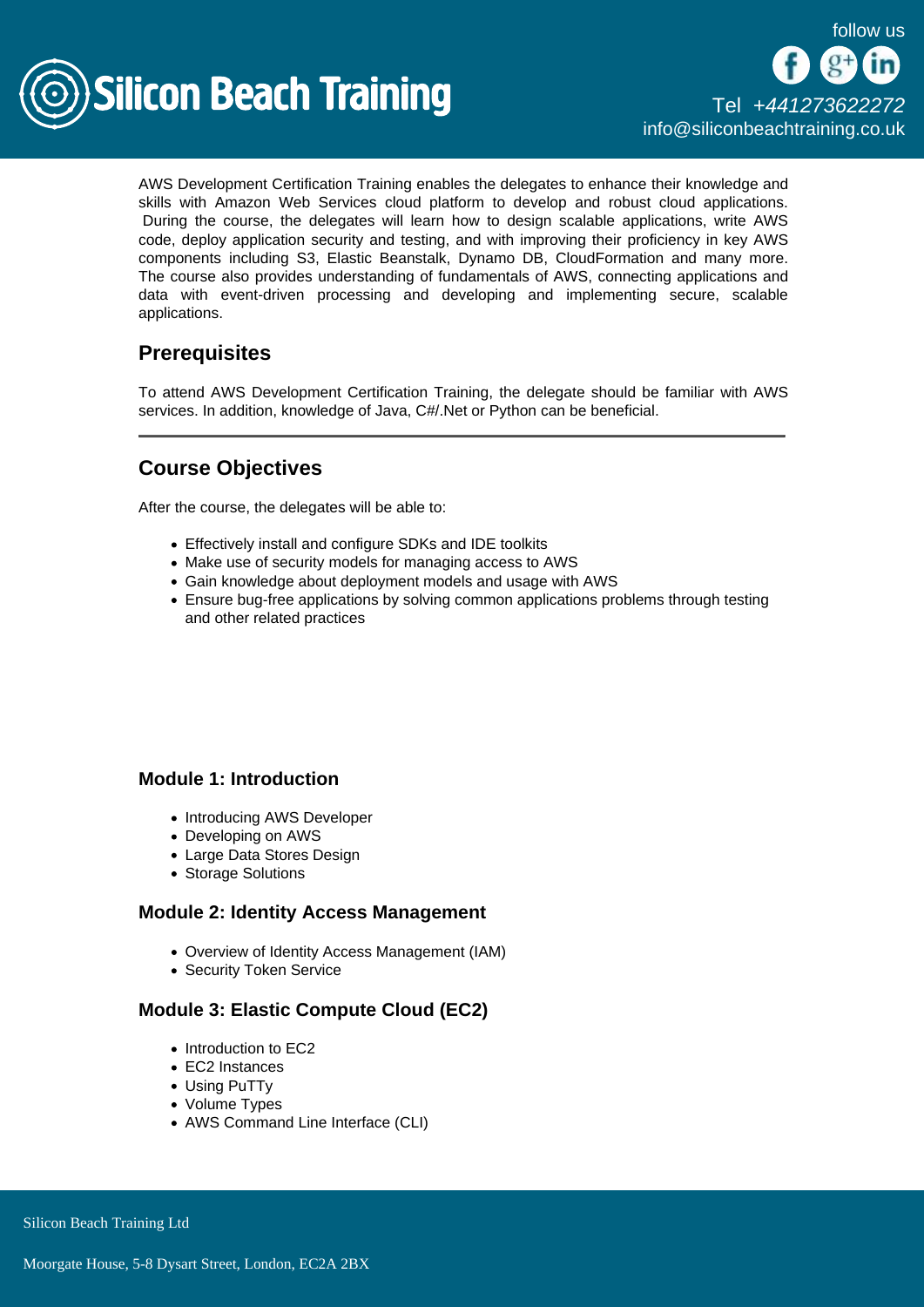

[Tel +44](tel:+441273622272)1273622272 [info@siliconbeachtraining.co.uk](/var/www/html/siliconbeachtraining.co.uk/public/mailTo:info@siliconbeachtraining.co.uk)

- Elastic Load Balancers
- Amazon Lambda

## Module 4: Simple Storage Service (S3)

- The Fundamentals of S3
- Creating with S3
- Serverless Webpages
- Managing Versions
- Cross Region Replication
- Management of Lifecycles
- Cloud Front
- Serving Public Content Using CloudFront
- Access Logs
- Invalidation
- AWS Security

#### Module 5: The Fundamentals of Databases

- DvnamoDB
- Amazon Relational Database Service (RDS)

## Module 6: DynamoDB

- Introducing DynamoDB
- Tables
- DynamoDB: Data Types
- DynamoDB: Types of Indexing
- Confditional Update and Concurrency Control
- DynamoDB Security
- NoSQL Databases
- CAP Theorem
- Consistency at Read Time
- Pre-Provision Capacity
- Data Model Concepts and Data Types
- Choose Index Key
- Local and Global Secondary Index

#### Module 7: Simple Services

- Introducing Simple Queue Service (SQS)
- Simple Notification Service (SNS)
- AWS Simple WorkFlow (SWF)

#### Module 8: Final Concepts

- AWS CloudFormation
- Domain Name System (DNS)
- Getting Started with Route 53
- Latency Based Routing
- Geographic Routing with Geo DNS

Silicon Beach Training Ltd